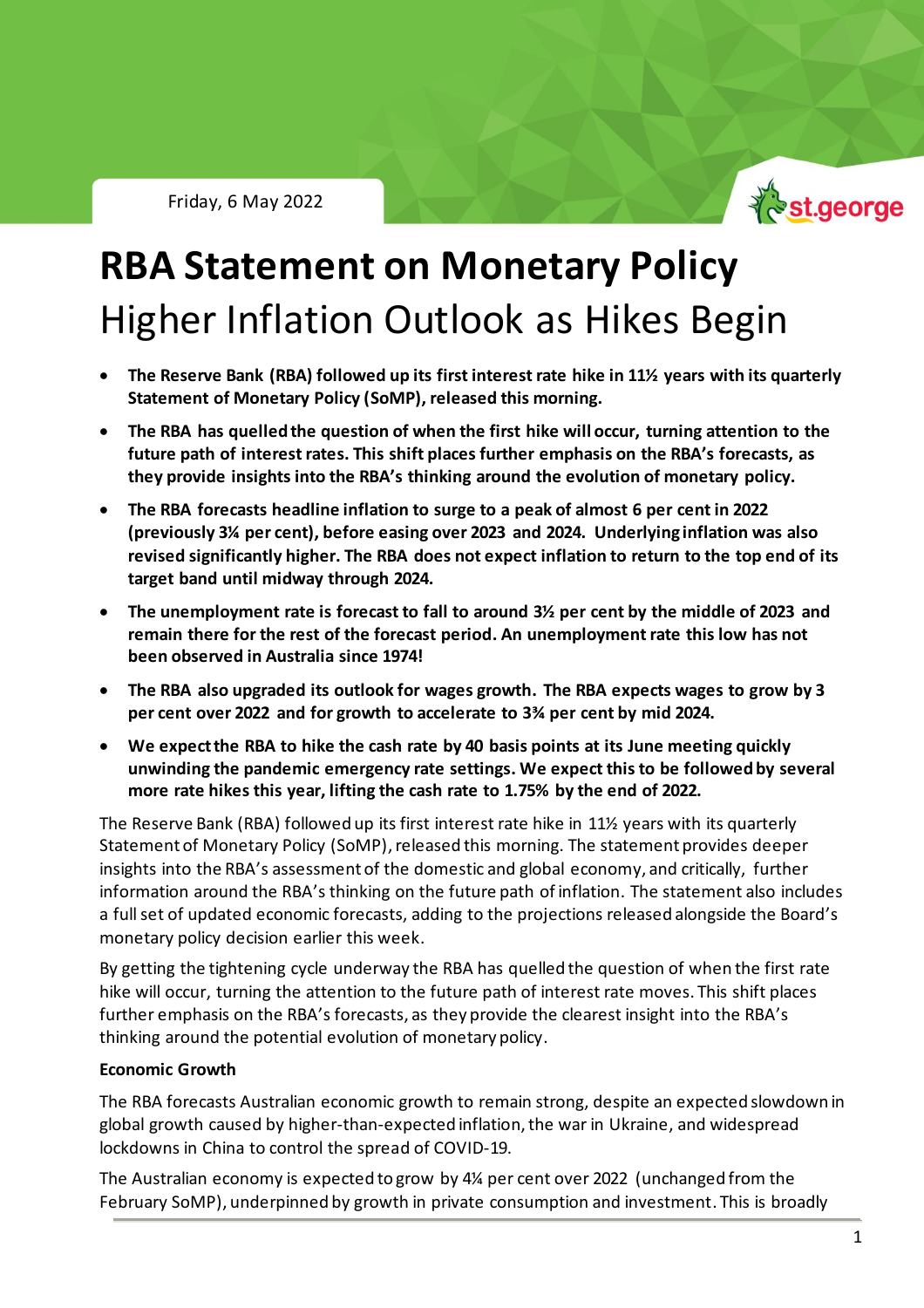consistent with our expectation that GDP will rise by 4½ per cent over 2022.

Growth is expected to slow to 2 per cent in 2023 (unchanged) as policy support provided by governments and the RBA during the peak of the pandemic is unwound and the recovery matures.

| Per cent                         |                    |                                  |                                  |                                  |                                  |                                  |
|----------------------------------|--------------------|----------------------------------|----------------------------------|----------------------------------|----------------------------------|----------------------------------|
|                                  | Year-ended         |                                  |                                  |                                  |                                  |                                  |
|                                  | <b>Dec</b><br>2021 | June<br>2022                     | <b>Dec</b><br>2022               | June<br>2023                     | <b>Dec</b><br>2023               | June<br>2024                     |
| GDP growth                       | 4.2                | $3\frac{1}{2}$                   | $4\frac{1}{4}$                   | 3                                | $\overline{2}$                   | $\overline{2}$                   |
| (previous)                       |                    | (5)                              | $(4\frac{1}{4})$                 | (2 <sup>1</sup> / <sub>2</sub> ) | (2)                              | (2)                              |
| Unemployment rate <sup>(b)</sup> | 4.7                | $3\frac{3}{4}$                   | $3\frac{3}{4}$                   | $3\frac{1}{2}$                   | $3\frac{1}{2}$                   | $3\frac{1}{2}$                   |
| (previous)                       |                    | (4)                              | (33/4)                           | (33/4)                           | (3 <sup>3</sup> / <sub>4</sub> ) | (3 <sup>3</sup> / <sub>4</sub> ) |
| <b>CPI</b> inflation             | 3.5                | $5\frac{1}{2}$                   | 6                                | $4\frac{1}{4}$                   | $3\frac{1}{4}$                   | 3                                |
| (previous)                       |                    | (3 <sup>3</sup> / <sub>4</sub> ) | (3 <sup>1</sup> / <sub>4</sub> ) | (2 <sup>3</sup> / <sub>4</sub> ) | (2 <sup>3</sup> / <sub>4</sub> ) | (2 <sup>3</sup> / <sub>4</sub> ) |
| Trimmed mean<br>inflation        | 2.6                | $4\frac{1}{2}$                   | $4^{3}/_{4}$                     | $3\frac{1}{2}$                   | $3\frac{1}{4}$                   | 3                                |
| (previous)                       |                    | (3 <sup>1</sup> / <sub>4</sub> ) | (2 <sup>3</sup> / <sub>4</sub> ) | (2 <sup>3</sup> / <sub>4</sub> ) | (2 <sup>3</sup> / <sub>4</sub> ) | (2 <sup>3</sup> / <sub>4</sub> ) |
|                                  |                    | Year-average                     |                                  |                                  |                                  |                                  |
|                                  | 2021               | 2021/22                          | 2022                             | 2022/23                          | 2023                             | 2023/24                          |
| GDP growth                       | 4.7                | $3\frac{3}{4}$                   | $4\frac{1}{2}$                   | $4\frac{1}{2}$                   | $2\frac{3}{4}$                   | $\overline{2}$                   |
| (previous)                       |                    | $(4\frac{1}{2})$                 | (5 <sup>1</sup> / <sub>2</sub> ) | (43/4)                           | (21/2)                           | (2)                              |

### Output Growth and Inflation Forecasts<sup>(a)</sup>

(a) Forecasts finalised on 4 May. The forecasts are conditioned on a path for the cash rate broadly in line with expectations derived from surveys of professional economists and financial market pricing, and assume other elements of the Bank's monetary stimulus are in line with the announcement made following the May 2022 Board meeting. Other forecast assumptions (February Statement forecasts in parenthesis): TWI at 63 (60); A\$ at US\$0.71 (US\$0.71); Brent crude oil price at US\$101bbl (US\$85bbl). The assumed rate of population growth is broadly in line with the profile set out in the Australian Government Budget 2022-23. Forecasts are rounded to the nearest quarter point. Shading indicates historical data, shown to the first decimal point.

(b) Average rate in the quarter.

### *Source: RBA*

### **Labour Market**

The RBA foresees the labour market tightening faster and further than previously expected. The unemployment rate is forecast to fall below 4 per cent over the first half of this year (previously 4 per cent), before reaching 3½ per cent midway through next year (previously 3¾ per cent). An unemployment rate this low has not been observed in Australia since 1974!

At such a low level of unemploymentthe economy is likely to be below the level of full employment, which the RBA estimates is somewhere in the 'high 3's to low 4's'. As the labour market tightens and spare capacity is reduced, wages are expected to grow more quickly as businesses compete for workers in a tight labour market.

While the most recent wage price index (WPI) print revealed wages had only returned to the historically low levels preceding the pandemic, businesses in the RBA's liaison program are reporting that labour costs have picked up over the course of this year and the use of bonuses, allowances and other non-base wage payments are on the rise. In fact, more than 40% of firms in the RBA's liaison program reported wages growth of 3 per cent or higher for 2022 to date and more than 50% expect wages growth of 3 per cent or higher for the year ahead.

As the labour market continues to tighten, the RBA has been shifting its focus away from the WPI towards other measures of wages pressure. The WPI provides a lagged reading of wage developments as it includes award and enterprise bargaining agreements, which are typically agreed for multiple years and only gradually reflect emerging wage pressures.

Reflecting this, and its fresh set of labour market forecasts, the RBA has also upgraded its outlook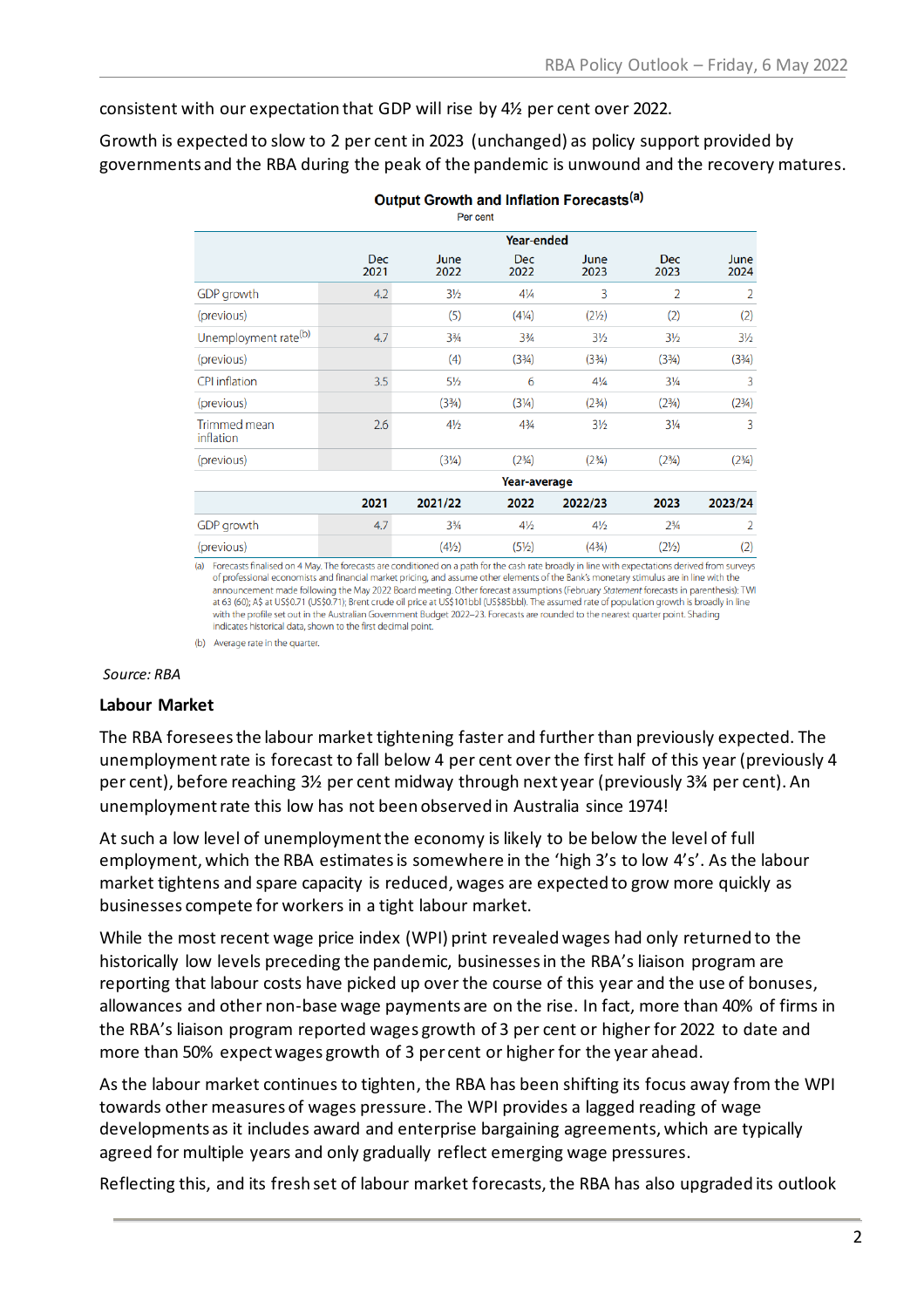for wages growth (as measures by the WPI). The RBA expects wages to grow by 3 per cent over 2022 (previously 2¾ per cent) and for growth to accelerate to 3¾ per cent by mid-2024 (previously 3¼ per cent).

The RBA expects the lift in base wages to be gradual, led by individual arrangements in the private sector. However, as multi-year enterprise agreements expire and private sector benchmarks flow through to the public sector, wages growth is expected to broaden.

# **Inflation**

The much hotter-than-expected first quarter inflation print blew the RBA's previous forecasts out of the water. The RBA now expects price pressures to be higher and more persistent than previously anticipated. Although inflation in Australia remains lower than in many other advanced economies.

The RBA's renewed assessment of inflation has driven a stark change in the Bank's forecast for the consumer price index (CPI). The RBA forecasts headline CPI inflation will surge to a peak of almost 6 per cent in 2022 (previously 3¼ per cent), before easing over 2023 and 2024. The RBA does not expect headline inflation to return to the top end of its target band until midway through 2024.

Inflation is expected to decline over the forecast period as supply-chain disruptions and high commodity prices ease over time. However, the war in Ukraine and lockdowns in China mean that this transition is likely to take longer than the RBA previously expected. Additionally, inflationary pressuresfrom a tight domestic labour market and increasing wages are expected to flow through sooner than the RBA previously forecast.

Forecasts for underlying inflation have undergone a similar revision. Underlying inflation is forecast to peak around 4¾ per cent in 2022 (previously 2¾ per cent), before falling to around 3 per cent by June 2024.

It is important to note, that underlying the RBA's inflation forecasts is the assumption that the cash rate will increase to around 1.75% by the end of 2022 and peak at 2.5% at the end of 2023. Accordingly, the forecast trajectory for inflation incorporates the expected impact of increasing interest rates on economic activity.

# **Monetary Policy Outlook**

The RBA Governor recently stressed the "need to normalise interest rates" because the economy doesn't "need these emergency settings anymore". Today's SoMP noted that "the Board is committed to doing what is necessary to ensure that inflation in Australia returns to target over time" and flagged that this "will require a further lift in interest rates over the period ahead".

The cash rate is expected to continue to normalise over the remainder of 2022 and into the start of 2023. Governor Lowe suggested during a Q&A session earlier this week that he considered a cash rate of 2.5% to be "a more normal level", providing some guidance on where the RBA expects rates to peak in the longer-run.

We expect the RBA to hike the cash rate by 40 basis points at its next meeting in June, fully unwinding the 65 basis points of emergency cuts at the start of the pandemic. We then expect several more rate hikes over the remainder of the year, lifting the cash rate to 1.75% by the end of 2022. An additional two 25 basis point hikes in the start of 2023 are expected to take the cash rate to a peak of 2.25% by mid-2023.

> **Jameson Coombs, Associate Economist** Ph: 0401 102 789